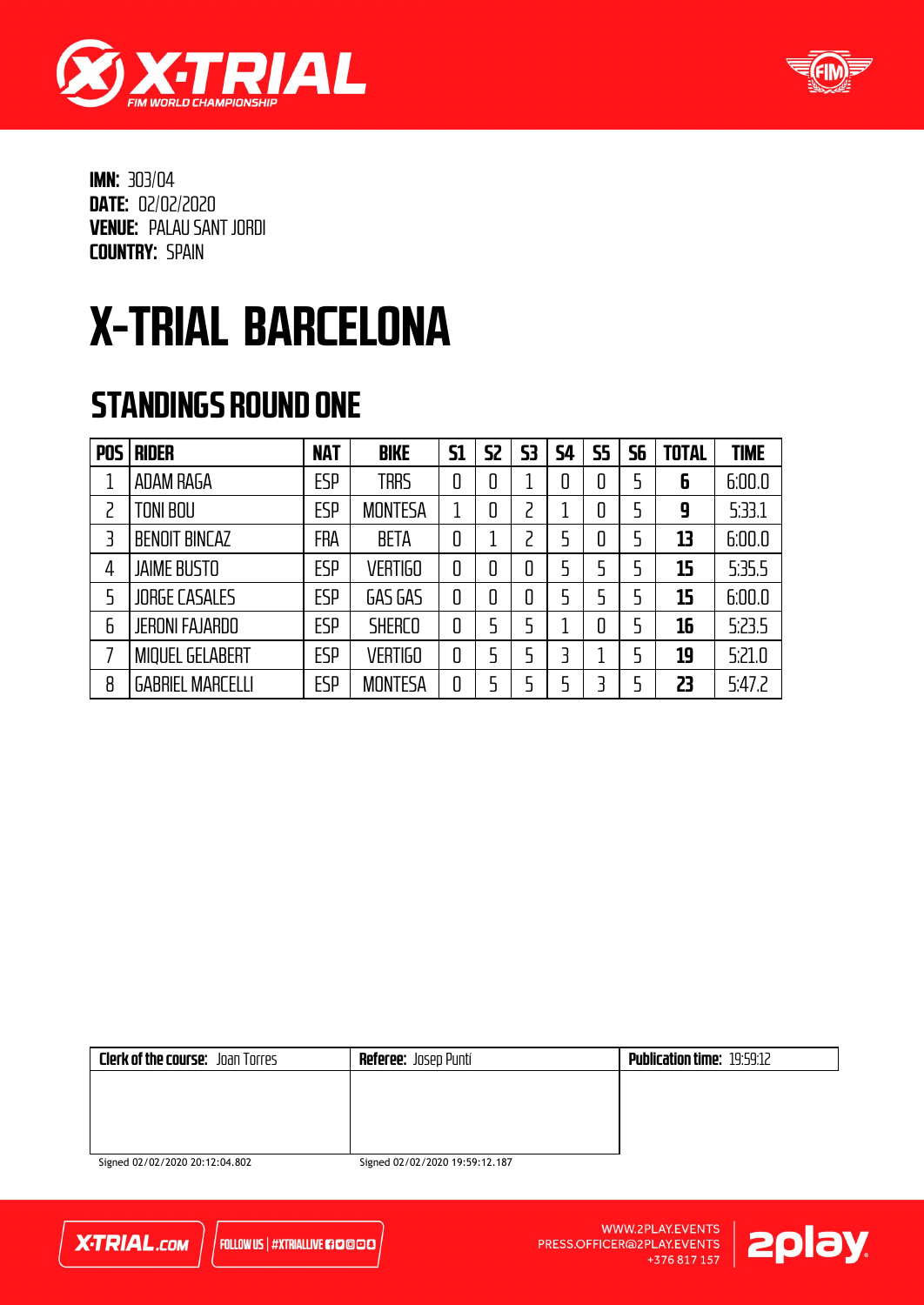



# X-TRIAL BARCELONA

### STANDINGS ROUND TWO

#### STANDINGS HEAT 1

| <b>POS</b> | <b>RIDER</b>              | <b>NAT</b> | <b>BIKE</b>    | <b>S1</b> | 52 | 53 | <b>S4</b> | <b>S5</b> | <b>S6</b> | <b>TOTAL</b> | <b>TIME</b> |
|------------|---------------------------|------------|----------------|-----------|----|----|-----------|-----------|-----------|--------------|-------------|
|            | BOU<br><b>TONI</b>        | ESP        | <b>MONTESA</b> |           |    |    |           | -         |           | 12           | 4:03.       |
|            | ' BINCAZ<br><b>BENOIT</b> | FRA        | <b>BETA</b>    |           |    |    |           |           |           | 17           | 4:30.1      |
|            | <b>JERONI FAJARDO</b>     | ESP        | <b>SHERCO</b>  |           |    |    |           |           |           | 19           | 4.07.1      |

### STANDINGS HEAT 2

| <b>POS</b> | <b>RIDER</b>         | <b>NAT</b> | <b>BIKE</b> | <b>S1</b> | 52 | 53 | <b>S4</b> | <b>S5</b> | 56 | <b>TOTAL</b> | <b>TIME</b>      |
|------------|----------------------|------------|-------------|-----------|----|----|-----------|-----------|----|--------------|------------------|
|            | ADAM RAGA            | ESP        | TRRS        |           |    |    |           |           |    | 0            | 5:00.0           |
|            | <b>JORGE CASALES</b> | ESP        | GAS GAS     |           |    |    |           |           |    | 15           | 4:23.            |
|            | <b>JAIME BUSTO</b>   | ESP        | VERTIGO     |           |    |    |           |           |    | 16           | 4 <sup>.</sup> M |

| <b>Clerk of the course:</b> Joan Torres | <b>Referee:</b> Josep Puntí | <b>Publication time: 19:59:12</b> |
|-----------------------------------------|-----------------------------|-----------------------------------|
|                                         |                             |                                   |
|                                         |                             |                                   |
|                                         |                             |                                   |
| $C_{i}$                                 | 0.4224021021202030303037    |                                   |

Signed 02/02/2020 20:12:04.802



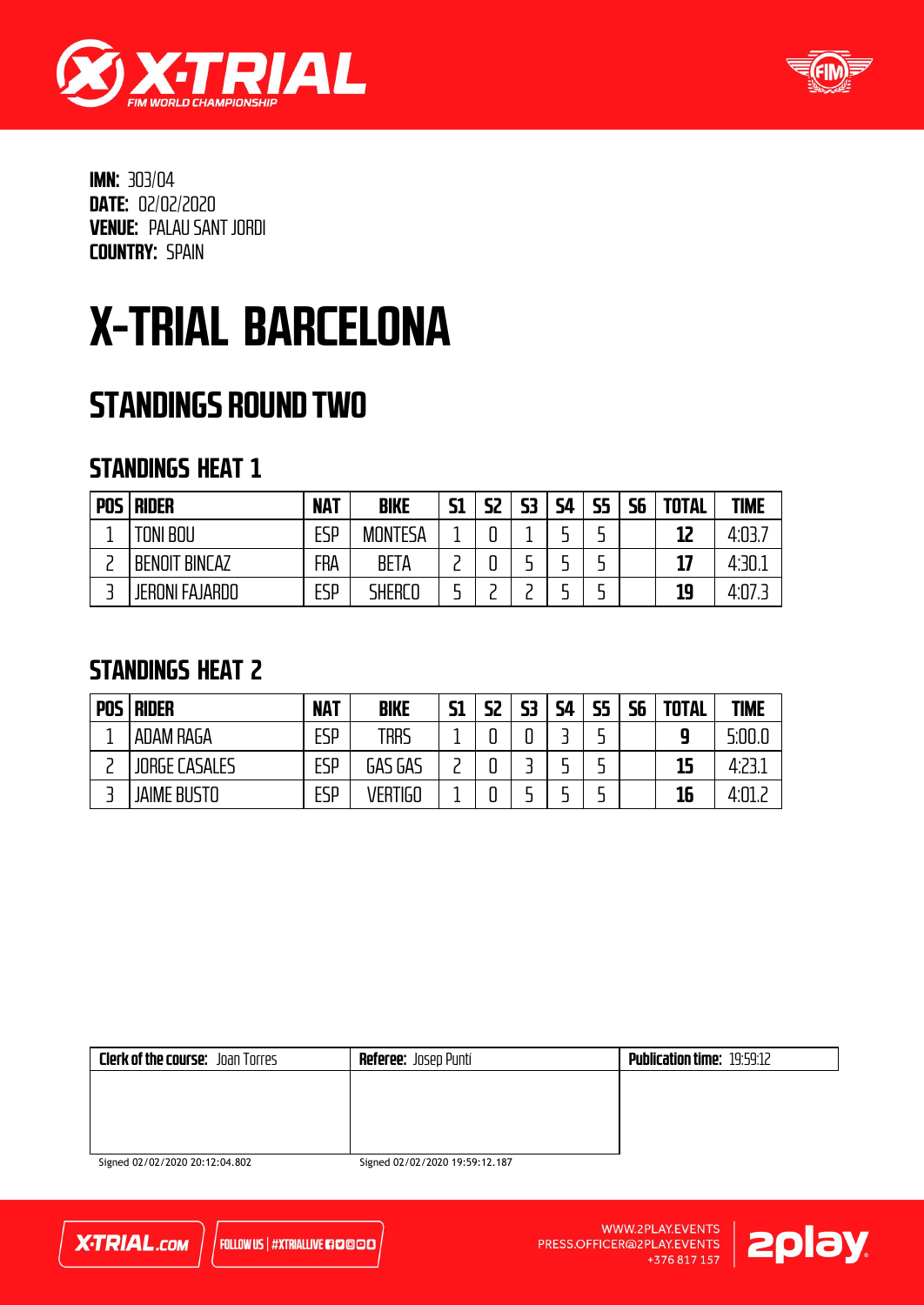



# X-TRIAL BARCELONA

#### STANDINGS RUNNERS-UP FINAL

| <b>POS</b> | <b>RIDER</b>              | <b>NAT</b> | <b>BIKE</b>            | 61<br>נכ | 52 | 53 | ς4<br>JT | CE<br>-- | 56 | <b>TOTAL</b> |
|------------|---------------------------|------------|------------------------|----------|----|----|----------|----------|----|--------------|
|            | JRGE 1<br>LASAI FS        | ESP        | GAS<br>GA <sup>c</sup> | -        |    |    |          |          |    |              |
| −          | ' BINCAZ<br><b>BENOIT</b> | FRA        | BE.<br>ĪА              | -        |    |    |          |          |    |              |

(FINAL POSITIONS AFTER THE TIE-BREAK SECTION)

### STANDINGS FINAL

| <b>POS</b> | <b>RIDER</b>      | <b>NAT</b> | <b>BIKE</b>    | 51 | 52     | 53<br>-- | 5Δ | CE. | 56 | <b>TOTAL</b> |
|------------|-------------------|------------|----------------|----|--------|----------|----|-----|----|--------------|
|            | <b>BOU</b><br>ONI | 뇌          | ∩N<br>M<br>・トレ | -- | ◠<br>ບ | c<br>u   | u  | -   | -  | Ш            |
|            | ADAM RAGA         | FCD<br>ᄂ┘╹ | trrs           | -  | ◠<br>ບ | u        | -  | ч   | -  |              |

| <b>Clerk of the course:</b> Joan Torres | <b>Referee:</b> Josep Puntí | <b>Publication time: 19:59:12</b> |
|-----------------------------------------|-----------------------------|-----------------------------------|
|                                         |                             |                                   |
|                                         |                             |                                   |
|                                         |                             |                                   |
|                                         |                             |                                   |
|                                         |                             |                                   |

Signed 02/02/2020 20:12:04.802



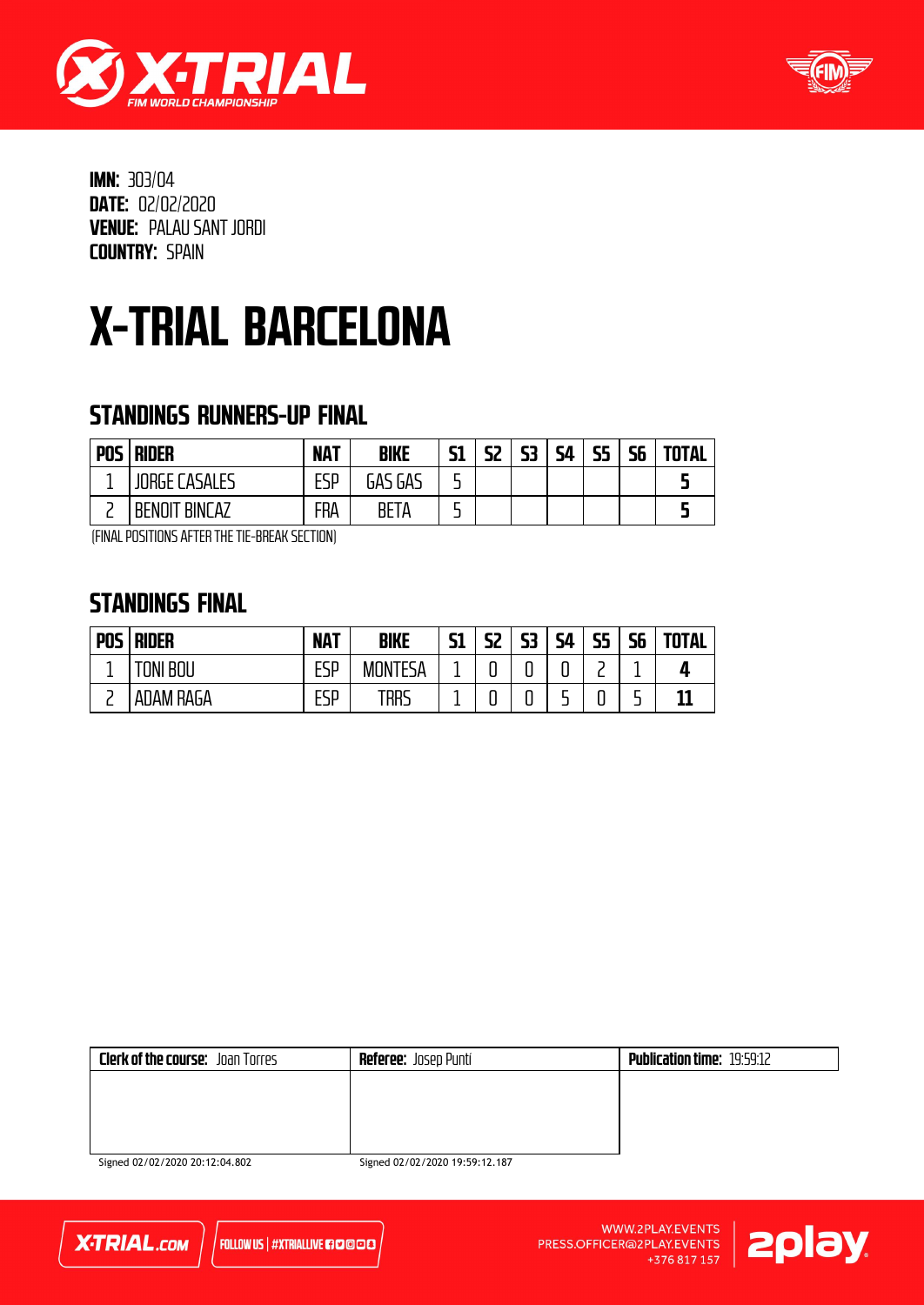



# X-TRIAL BARCELONA

#### X-TRIAL CLASSIFICATION

| <b>POS</b> | <b>RIDER</b>            | <b>NAT</b> | <b>BIKE</b>    | <b>S1</b> | <b>S2</b> | <b>S3</b> | 54 | <b>S5</b> | 56 | <b>TOTAL</b> |           |
|------------|-------------------------|------------|----------------|-----------|-----------|-----------|----|-----------|----|--------------|-----------|
|            | TONI BOU                | <b>ESP</b> | <b>MONTESA</b> | T         | 0         | 0         | 0  |           |    | 4            | Final     |
| 2          | ADAM RAGA               | <b>ESP</b> | <b>TRRS</b>    | 1         | 0         | 0         | 5  |           | 5  | 11           | Final     |
| 3          | <b>JORGE CASALES</b>    | ESP        | GAS GAS        | 5         |           |           |    |           |    | 5            | <b>RF</b> |
| 4          | <b>BENOIT BINCAZ</b>    | FRA        | <b>BETA</b>    | 5         |           |           |    |           |    | 5            | RF        |
| 5          | <b>JAIME BUSTO</b>      | <b>ESP</b> | <b>VERTIGO</b> | 1         | 0         |           | 5  |           |    | 16           | Round 2   |
| 6          | <b>JERONI FAJARDO</b>   | ESP        | <b>SHERCO</b>  | 5         | ר         |           |    |           |    | 19           | Round 2   |
|            | <b>MIQUEL GELABERT</b>  | <b>ESP</b> | <b>VERTIGO</b> | 0         | 5         |           |    |           |    | 19           | Round 1   |
| 8          | <b>GABRIEL MARCELLI</b> | <b>ESP</b> | <b>MONTESA</b> | 0         | 5         |           |    |           | 5  | 23           | Round 1   |

| <b>Clerk of the course:</b> Joan Torres | <b>Referee: Josep Punti</b> | <b>Publication time: 19:59:12</b> |
|-----------------------------------------|-----------------------------|-----------------------------------|
|                                         |                             |                                   |
|                                         |                             |                                   |
|                                         |                             |                                   |
|                                         |                             |                                   |

Signed 02/02/2020 20:12:04.802